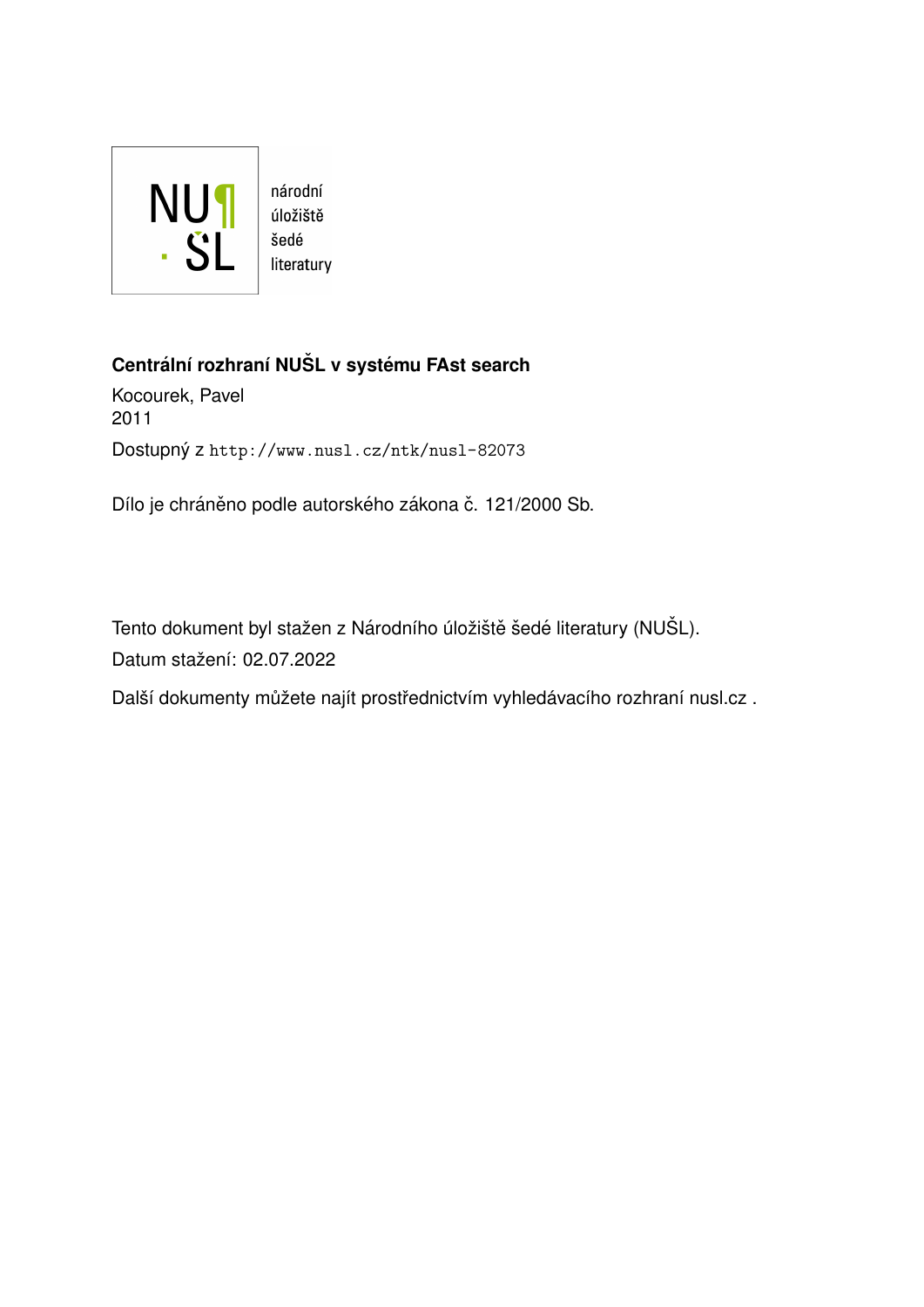

*Helping you to get most of your information*

## **FAST BASED CENTRAL SEARCH INTERFACE NATIONAL REPOSITORY OF GREY LITERATURE[2011]**

4. ročník Semináře ke zpřístupňování šedé literatury – 10/2011 Pavel Kocourek, INCAD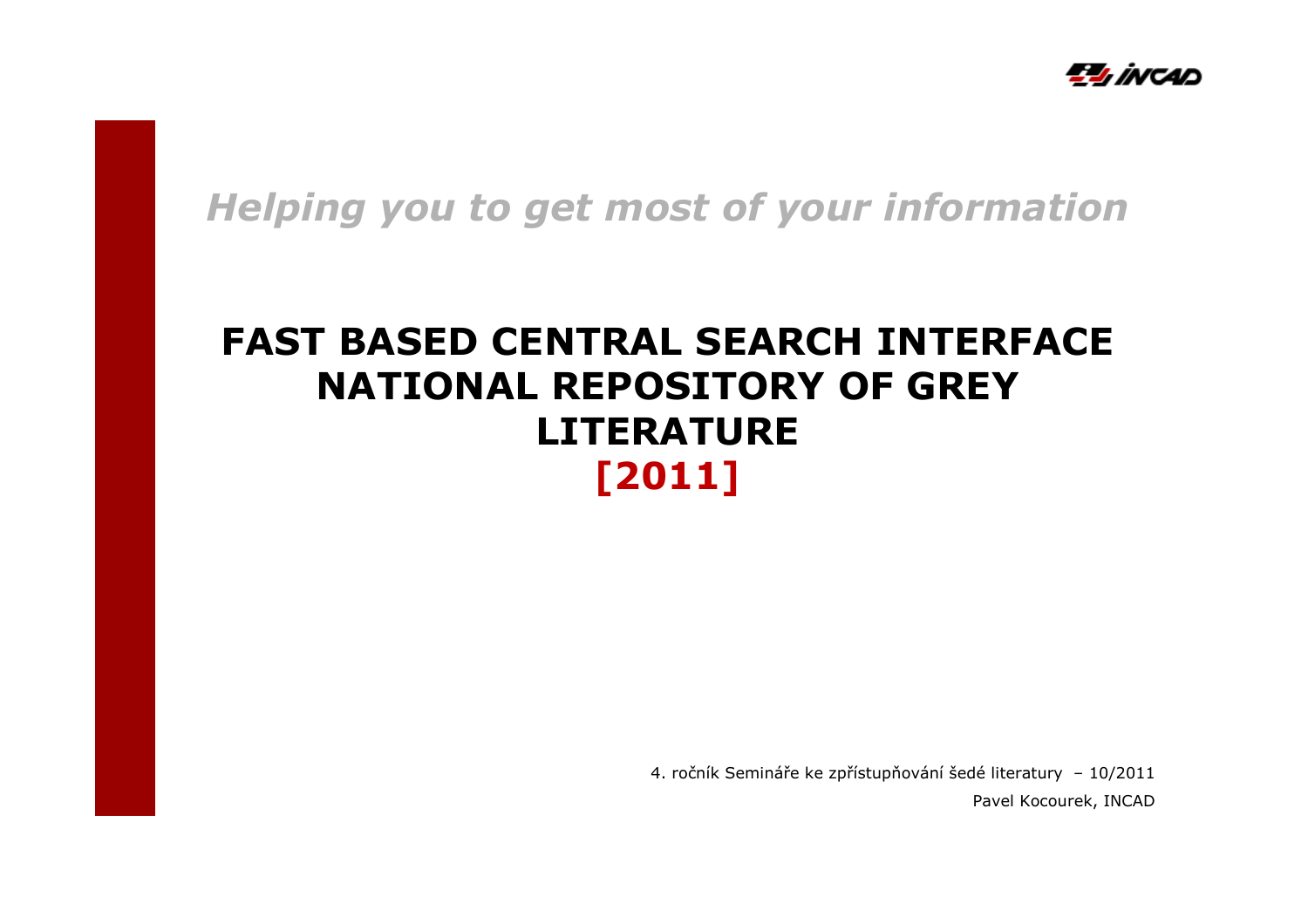

## **AIM OF NUSL UI [2009-2011+]**

**PROVIDE NATIONAL REPOSITORY OF GREY LITERATURE - NRGL - WITH STABLE** 

# **SINGLE POINT OF ACCESS INTERFACE FOR SEARCH, NAVIGATION AND INFORMATION SHARING,**

**WHICH INTEGRATES HETEROGENOUS DATA SOURCES AND DOCUMENT FORMATS**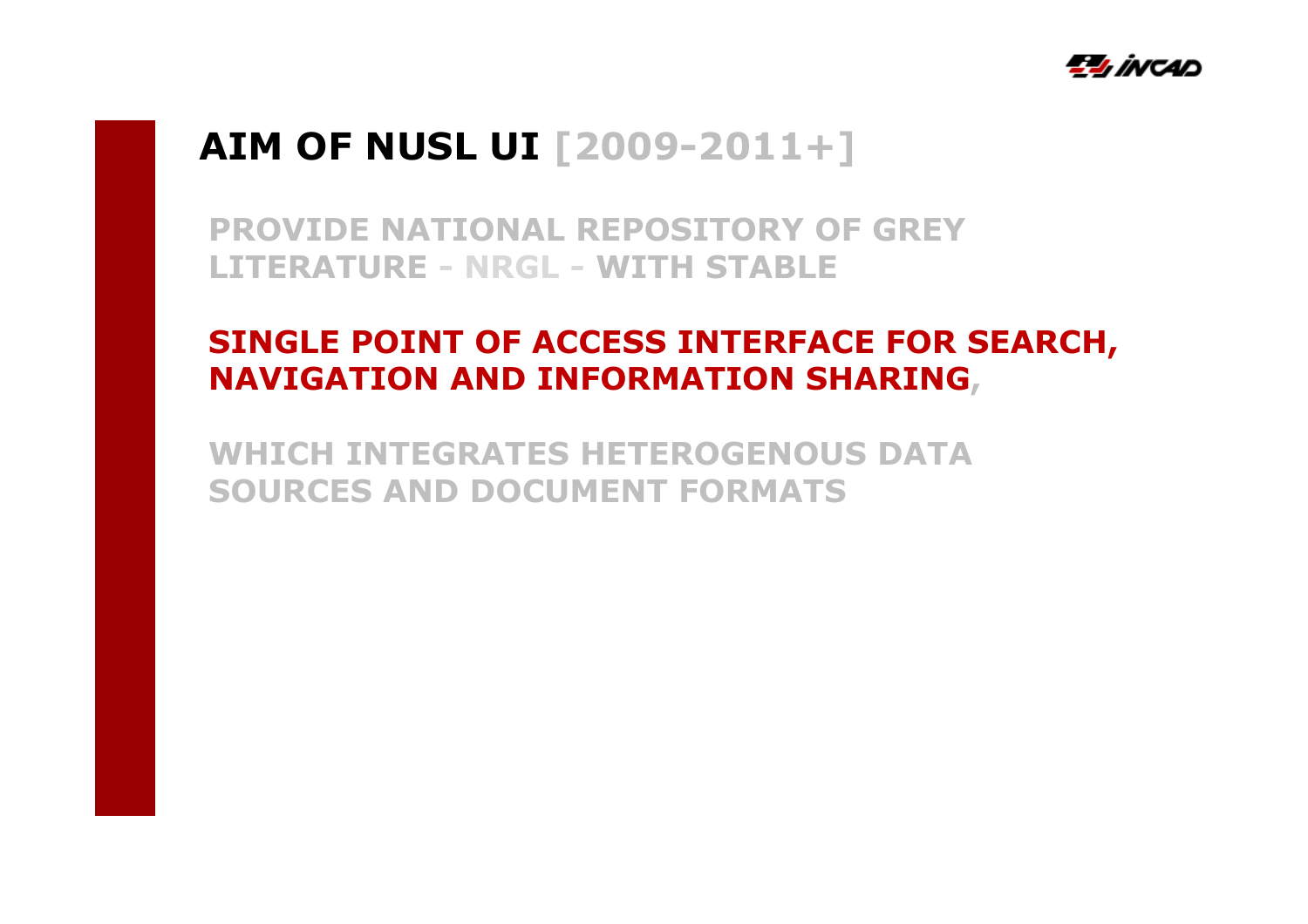

# **INSPIRATION– CERN DOCUMENT SERVER**

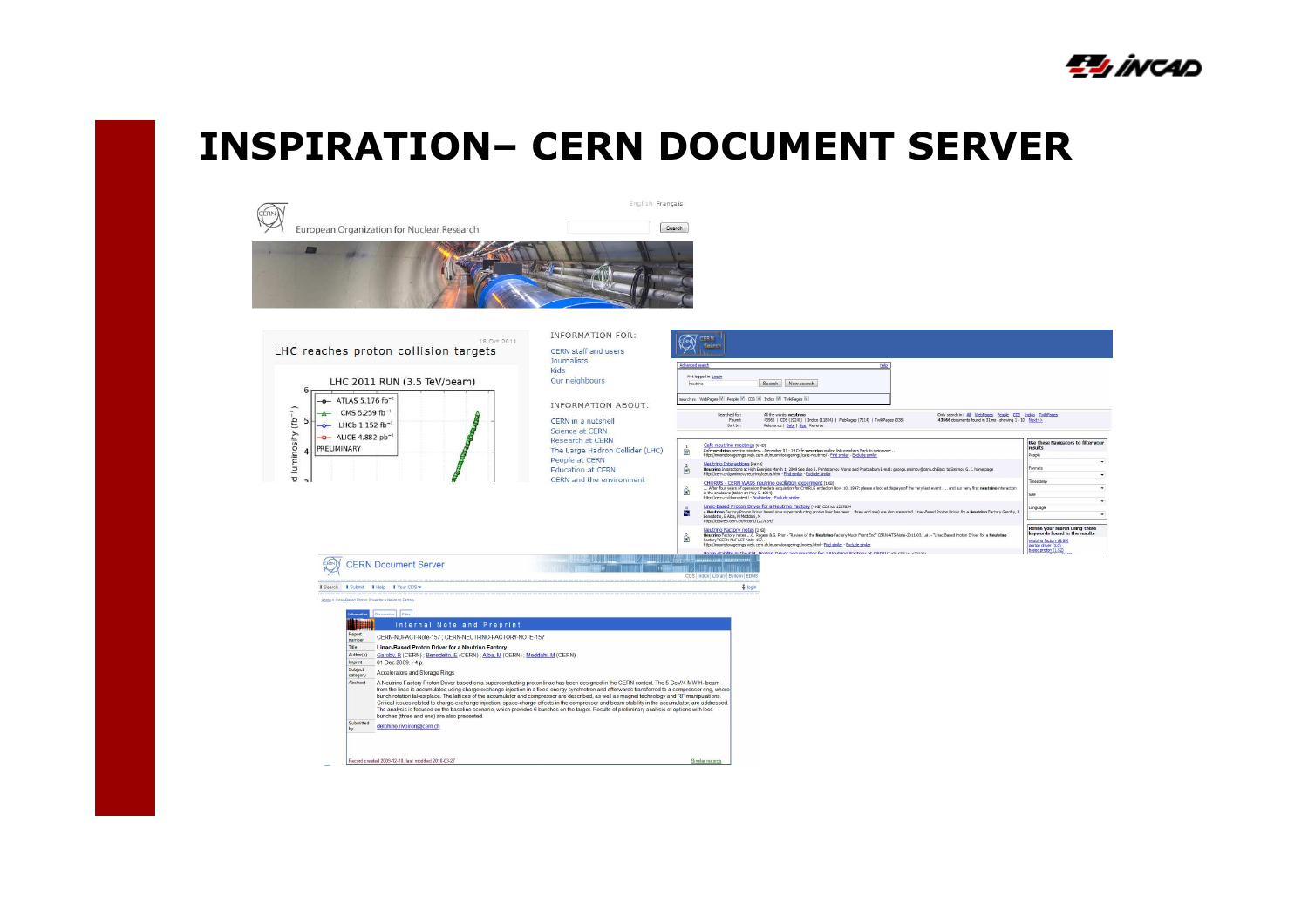

#### **NUSL 2010 – <sup>2011</sup>**

#### **IMPLEMENTATION**

System is in production CDS Invenio + MS FAST

Index / Seach / Entity extraction

#### **SEARCH SYSTEM**

Microsoft FAST Search for Internet Sites [<sub>@</sub>@@

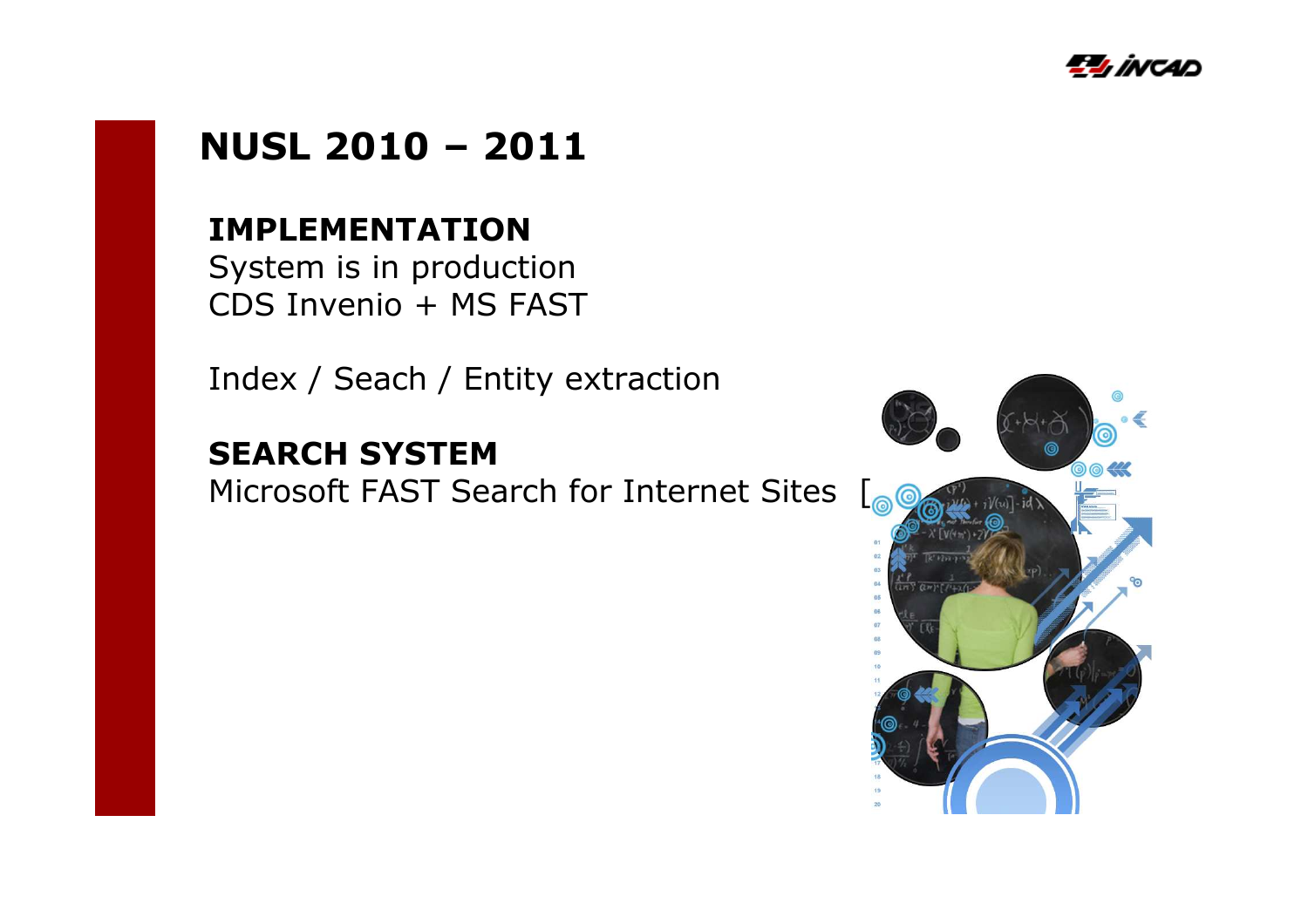

## **CHANGES SINCE 2010 - UI**

#### **Data**

- **100+ k records 10.2011**
- **2010-11 + 50 %**
- **68 institutions**

#### **User interface**

- Full text documents
- Dynamic naviagtions
- Record identifiers
- Query statistics
- UI improvements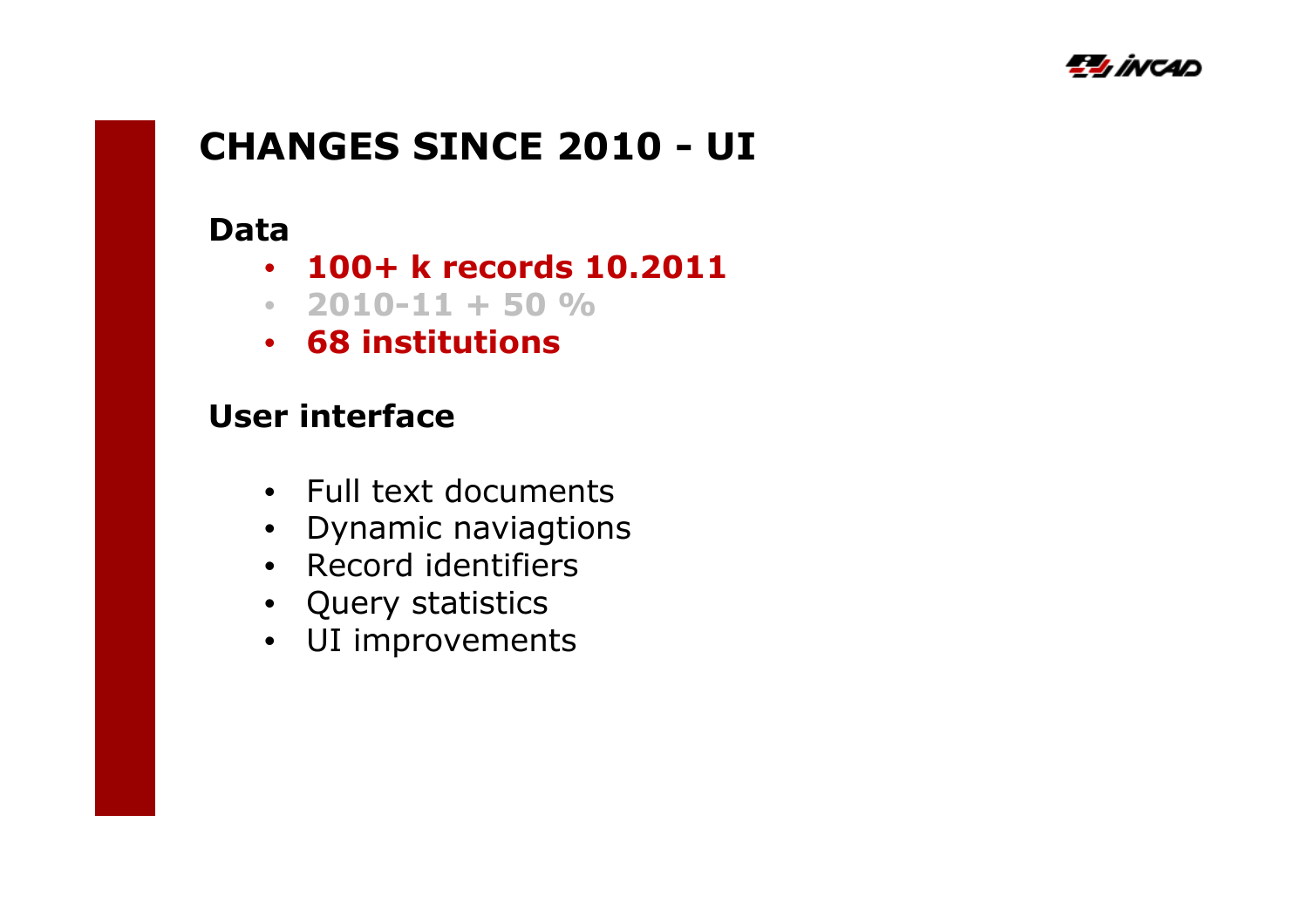

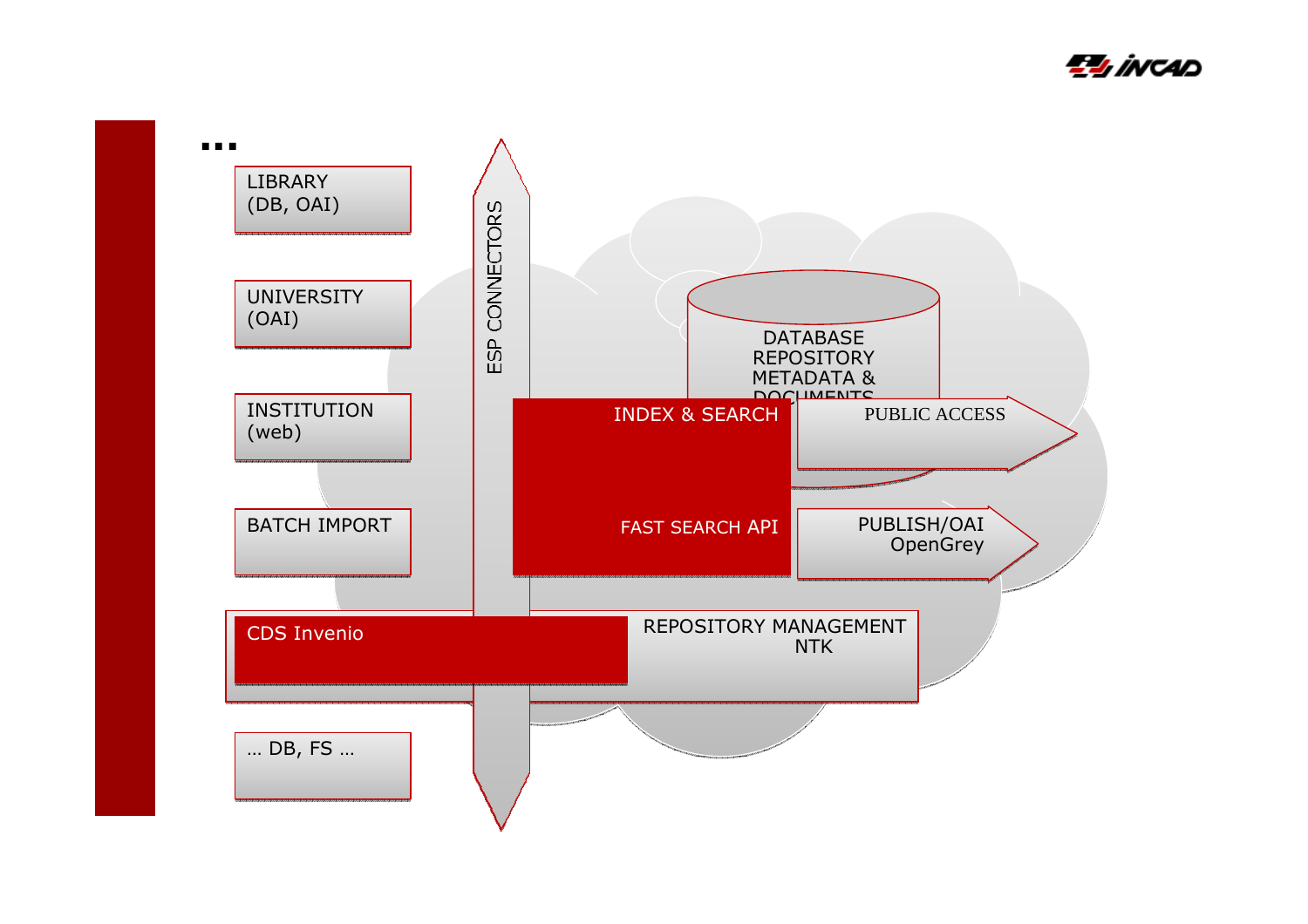

## **NAVIGATIONS**

Facets / Navigations / Filtres

- Institution [source]
- Document type
- Publishing date Timeline<br>• People Lauthors1
- People [authors]
- Keywords
- Document format
- Language
- •…

| Uysokoškolské práce<br><b>E-C</b> Konferenční materiály<br>E-C Zprávy<br>Firemní literatura<br><b>E</b> Ostatní<br>Autorské práce |
|-----------------------------------------------------------------------------------------------------------------------------------|
| Osoby                                                                                                                             |
| Červenka, Jan (289)<br>Charbuský, Miloš (275)<br>Gullová, Soňa (268)<br>Taušer, Josef (243)<br>zobrazit více                      |
| Klíčová slova                                                                                                                     |
| marketing (834)<br>evropská unie (643)<br>czech republic (579)<br>Česká republika (551)<br>zobrazit více                          |
| Formát                                                                                                                            |
| text (128)<br>video $(20)$<br>obraz (1)                                                                                           |
| Jazyk                                                                                                                             |
| český (79329)<br>anglický (13943)<br>slovenský (1739)<br>francouzský (60)<br>polský (5)                                           |
|                                                                                                                                   |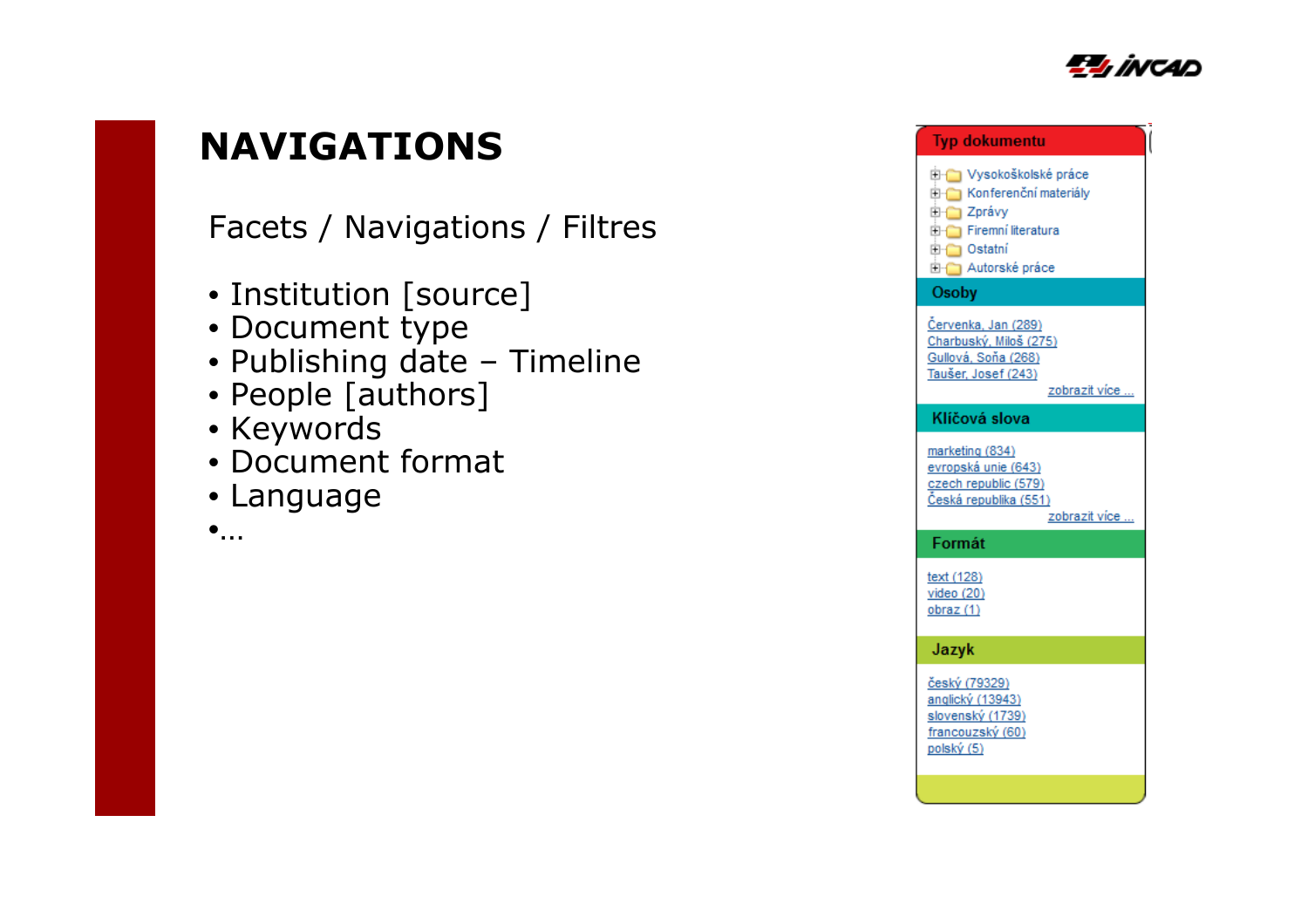

## **CENTRAL UI**

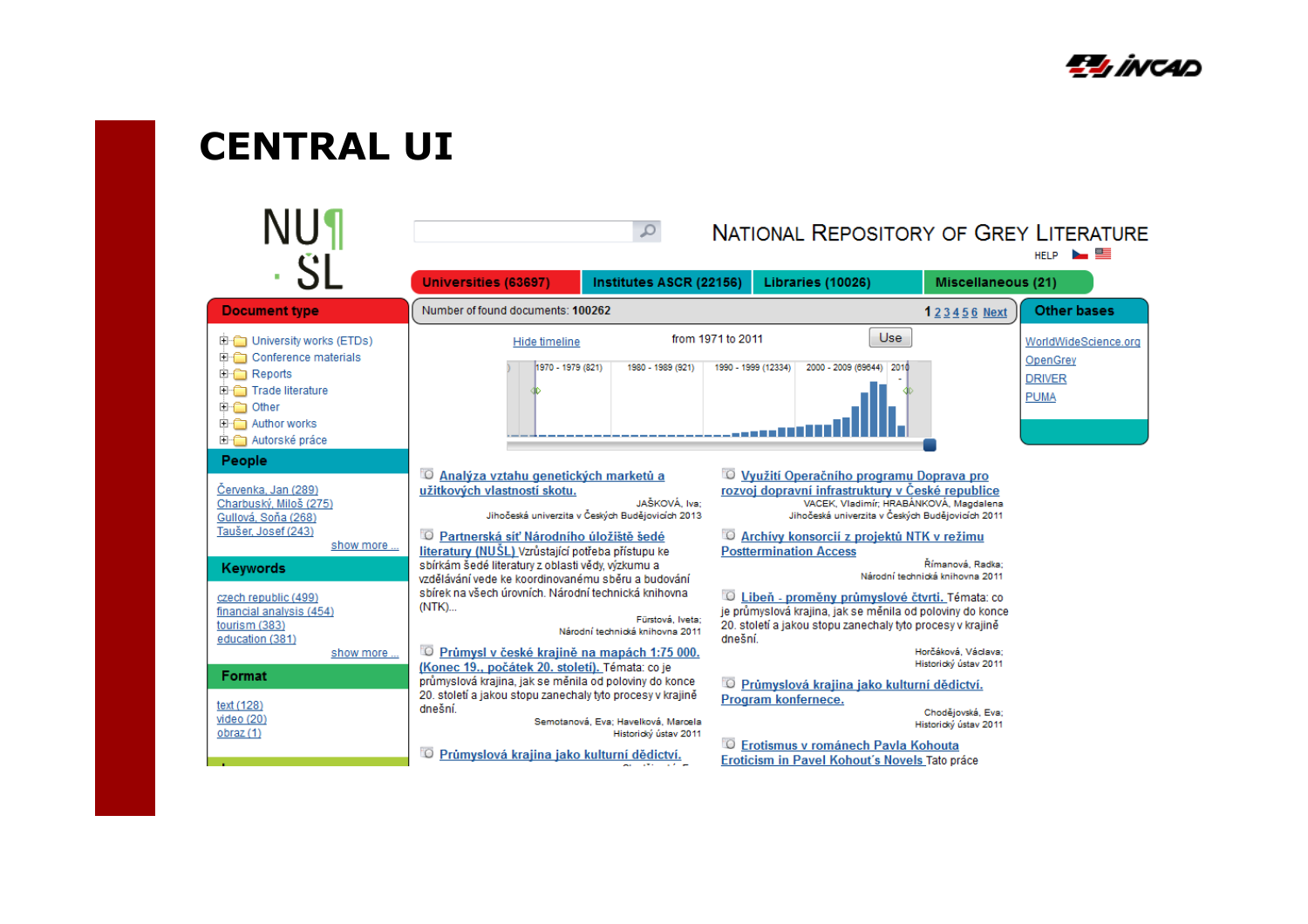

### **WHATS ON THE LIST …**

UI improvements

- Federated search
- Recomendations
- query completition
- Optimalisation based on usage statistics Invenio/FAST
- •…